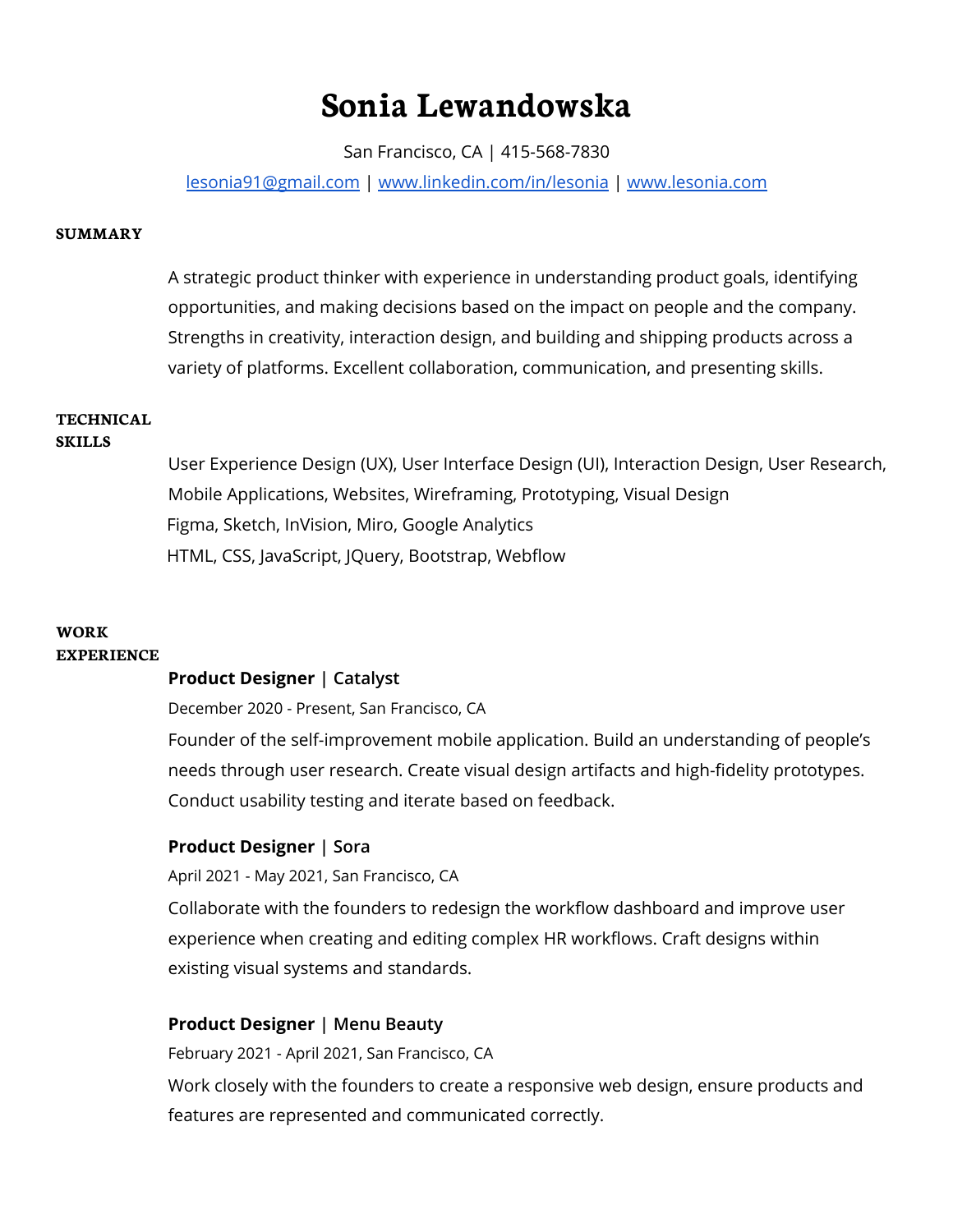# **Product Designer | Delta View Cats**

February 2021 - March 2021, Pittsburg, CA

Working directly with the founder to drive responsive design from initial concept through final implementation. Improve interaction and visual design on the website, create high-fidelity prototypes.

# **Digital Marketing Specialist | Huawei**

July 2017 - July 2020, Warsaw

Create social media campaigns and lead an international team of marketing managers in 30 countries. Develop marketing strategy, track campaigns' performance, and analyze the results.

# **Business Development Specialist | Art Service Center**

June 2016 - June 2017, Beijing

Work collaboratively with customers, i.e., academic institutions, and identify new ones to cooperate with. Research prospective institutions, pursue leads, and follow through to a successful agreement.

# **Polish Chinese Interpreter | ICBC Bank China**

September 2016 - October 2016, Beijing Specialized economy translation for internet banking software.

# **English Teacher and Foreign Staff Manager | Long Win**

September 2013 - June 2016, Nanjing Manage and mentor teachers and students. Develop and teach an intensive English curriculum.

# **Polish English Chinese Interpreter | Embassy of the Republic of Poland**

December 2015 - February 2016, Beijing Represent Polish companies during international fairs. Work collaboratively with customers. Help negotiate and reach agreements among companies.

# **Business Development Specialist | CMT China International**

March 2015 - May 2015, Nanjing

Help expand the business and improve branding initiatives of Chinese companies. Establish networks with industry specialists, maintain customer relationships and negotiate deals.